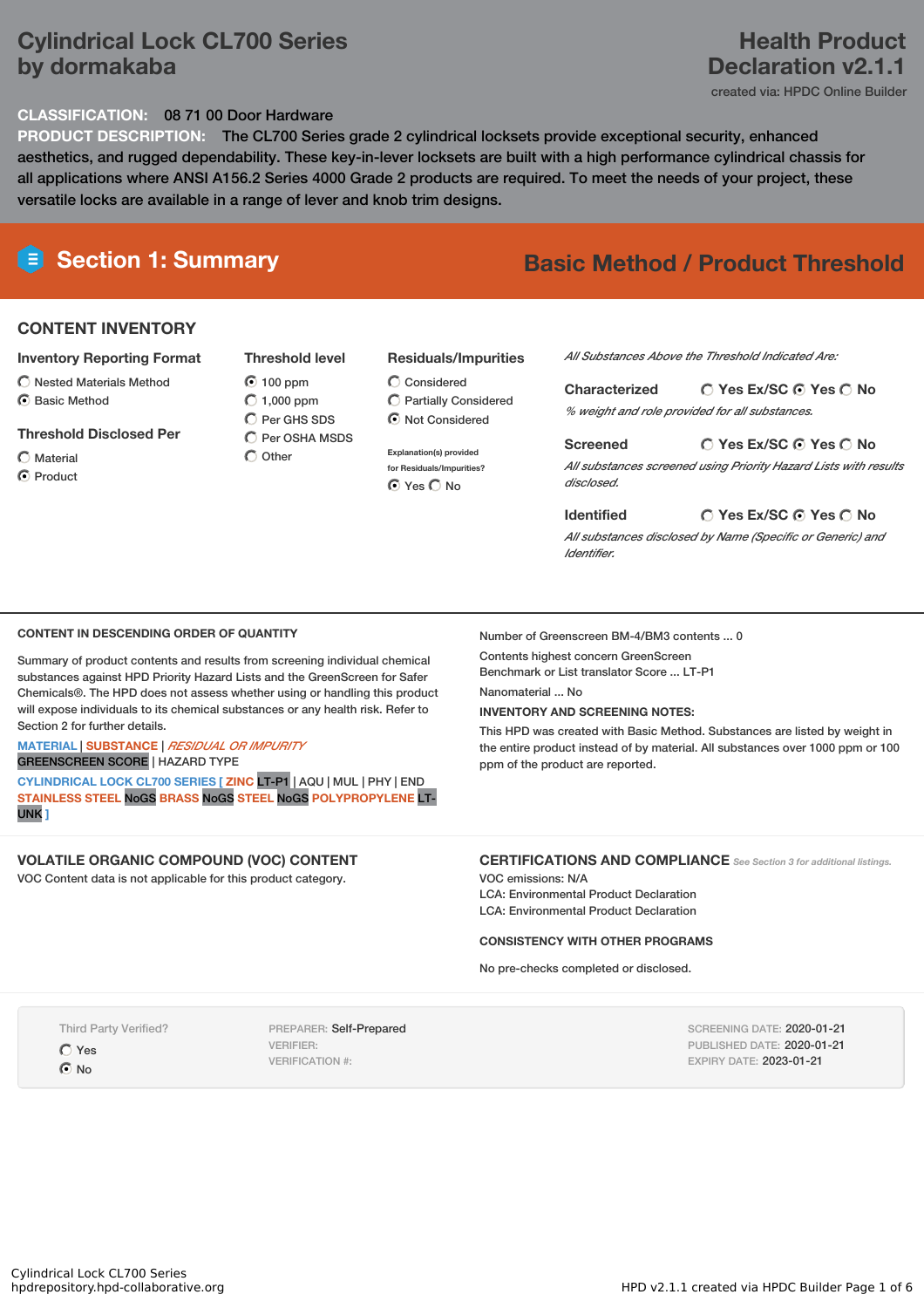This section lists contents in a product based on specific threshold(s) and reports detailed health information including hazards. This HPD *uses the inventory method indicated above, which is one of three possible methods:*

- *Basic Inventory method with Product-level threshold.*
- *Nested Material Inventory method with Product-level threshold*
- *Nested Material Inventory method with individual Material-level thresholds*

Definitions and requirements for the three inventory methods and requirements for each data field can be found in the HPD Open *Standard version 2.1.1, available on the HPDC website at: [www.hpd-collaborative.org/hpd-2-1-1-standard](https://www.hpd-collaborative.org/hpd-2-1-1-standard)*

#### **CYLINDRICAL LOCK CL700 SERIES**

PRODUCT THRESHOLD: 100 ppm **RESIDUALS** AND IMPURITIES CONSIDERED: No

RESIDUALS AND IMPURITIES NOTES: No residuals or impurities are expected in these materials at or above the inventory threshold. dormakaba products consist of finished components, and no chemical reactions are needed to develop our products.

OTHER PRODUCT NOTES: -

## **ZINC** ID: **7440-66-6** HAZARD SCREENING METHOD: **Pharos Chemical and Materials Library** HAZARD SCREENING DATE: **2020-01-21** %: **41.11** GS: **LT-P1** RC: **Both** NANO: **No** ROLE: **Lock chassis components and levers** HAZARD TYPE **AGENCY AND LIST TITLES AGENCY AND LIST TITLES** ACUTE AQUATIC EU - GHS (H-Statements) H400 - Very toxic to aquatic life CHRON AQUATIC EU - GHS (H-Statements) H410 - Very toxic to aquatic life with long lasting effects MULTIPLE German FEA - Substances Hazardous to **Waters** Class 2 - Hazard to Waters PHYSICAL HAZARD (REACTIVE) EU - GHS (H-Statements) H250 - Catches fire spontaneously if exposed to air PHYSICAL HAZARD (REACTIVE) EU - GHS (H-Statements) H260 - In contact with water releases flammable gases which may ignite spontaneously ENDOCRINE TEDX - Potential Endocrine Disruptors Potential Endocrine Disruptor

SUBSTANCE NOTES: Die-cast lock components. The hazards associated with zinc are dependent upon the form in which zinc is provided. As zinc is inert upon receipt by dormakaba and unlikely to leach from the lock into the environment, the risk of exposure to zinc components is negligible and the listed hazards can be deemed irrelevant to the end-user.

| <b>STAINLESS STEEL</b>                                         |                               |                    |                                   | <b>ID: 12597-68-1</b>                                         |  |  |  |  |
|----------------------------------------------------------------|-------------------------------|--------------------|-----------------------------------|---------------------------------------------------------------|--|--|--|--|
| HAZARD SCREENING METHOD: Pharos Chemical and Materials Library |                               |                    | HAZARD SCREENING DATE: 2020-01-21 |                                                               |  |  |  |  |
| %: $26.67$                                                     | GS: NoGS                      | RC:<br><b>Both</b> | NANO:<br><b>No</b>                | ROLE: Lock chassis components, latch<br>components and strike |  |  |  |  |
| <b>HAZARD TYPE</b>                                             | <b>AGENCY AND LIST TITLES</b> | WARNINGS           |                                   |                                                               |  |  |  |  |
| None found                                                     |                               |                    |                                   | No warnings found on HPD Priority Hazard Lists                |  |  |  |  |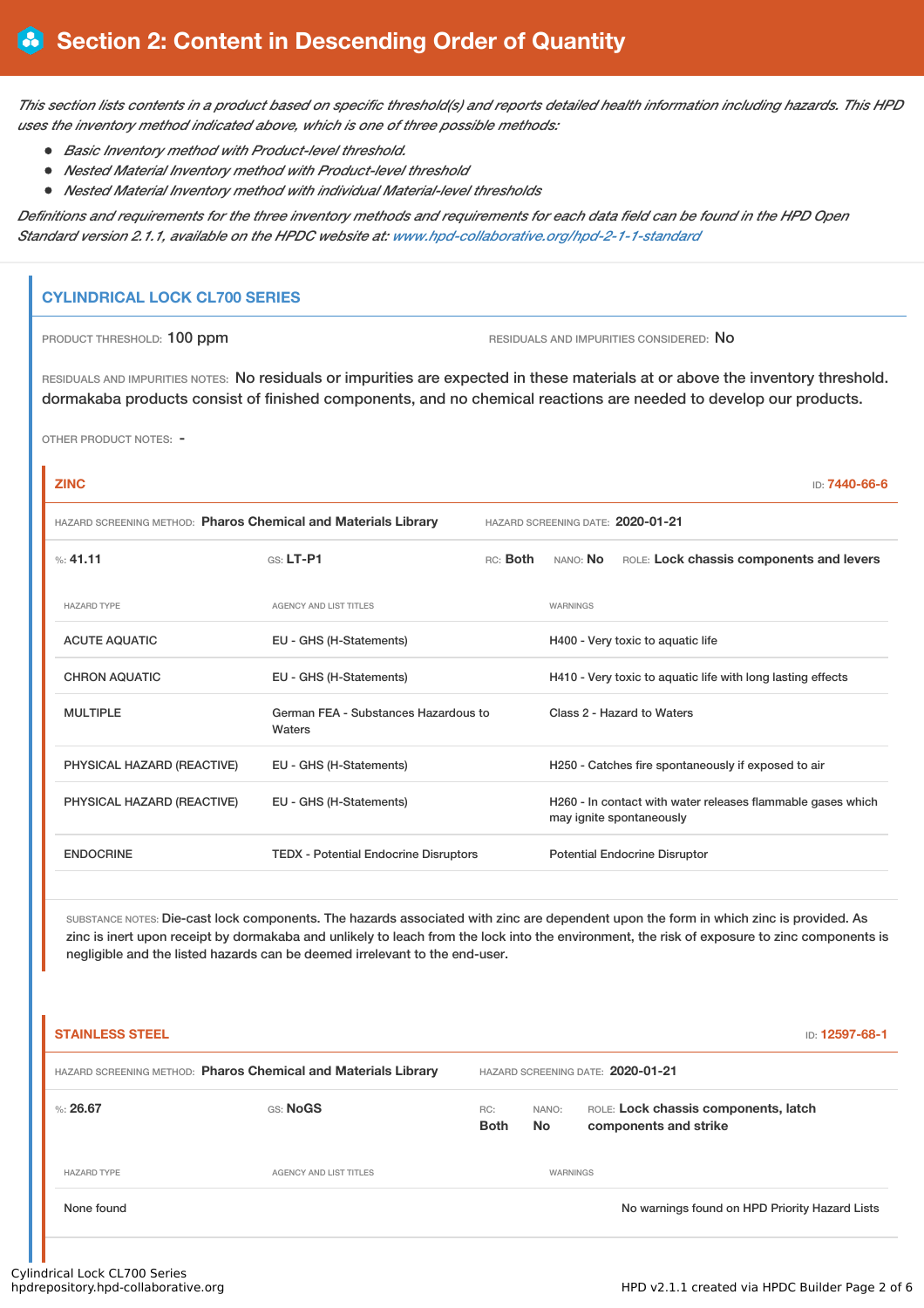| <b>BRASS</b>                                                   |                        |                                                                                                                 |                                                |                          |  |  | ID: 12597-71-6 |  |  |  |
|----------------------------------------------------------------|------------------------|-----------------------------------------------------------------------------------------------------------------|------------------------------------------------|--------------------------|--|--|----------------|--|--|--|
| HAZARD SCREENING METHOD: Pharos Chemical and Materials Library |                        |                                                                                                                 | HAZARD SCREENING DATE: 2020-01-21              |                          |  |  |                |  |  |  |
| %: 16.79                                                       | GS: NoGS               |                                                                                                                 | RC: Both                                       | ROLE: Cylinder and roses |  |  |                |  |  |  |
| <b>HAZARD TYPE</b>                                             | AGENCY AND LIST TITLES |                                                                                                                 | <b>WARNINGS</b>                                |                          |  |  |                |  |  |  |
| None found                                                     |                        |                                                                                                                 | No warnings found on HPD Priority Hazard Lists |                          |  |  |                |  |  |  |
| SUBSTANCE NOTES: -                                             |                        |                                                                                                                 |                                                |                          |  |  |                |  |  |  |
|                                                                |                        |                                                                                                                 |                                                |                          |  |  |                |  |  |  |
| <b>STEEL</b>                                                   |                        |                                                                                                                 |                                                |                          |  |  | ID: 12597-69-2 |  |  |  |
| HAZARD SCREENING METHOD: Pharos Chemical and Materials Library |                        |                                                                                                                 | HAZARD SCREENING DATE: 2020-01-21              |                          |  |  |                |  |  |  |
| %: 14.91                                                       | GS: NoGS               | ROLE: Lock chassis components, latch<br>RC:<br>NANO:<br><b>Both</b><br><b>No</b><br>components and rose inserts |                                                |                          |  |  |                |  |  |  |
| <b>HAZARD TYPE</b>                                             | AGENCY AND LIST TITLES |                                                                                                                 | <b>WARNINGS</b>                                |                          |  |  |                |  |  |  |
| None found                                                     |                        | No warnings found on HPD Priority Hazard Lists                                                                  |                                                |                          |  |  |                |  |  |  |
| SUBSTANCE NOTES: -                                             |                        |                                                                                                                 |                                                |                          |  |  |                |  |  |  |
|                                                                |                        |                                                                                                                 |                                                |                          |  |  |                |  |  |  |
| <b>POLYPROPYLENE</b>                                           |                        |                                                                                                                 |                                                |                          |  |  | ID: 9003-07-0  |  |  |  |
| HAZARD SCREENING METHOD: Pharos Chemical and Materials Library |                        |                                                                                                                 | HAZARD SCREENING DATE: 2020-01-21              |                          |  |  |                |  |  |  |
| % 0.52                                                         | GS: LT-UNK             |                                                                                                                 | RC: None<br>NANO: No<br>ROLE: Lock cylinder    |                          |  |  |                |  |  |  |
| <b>HAZARD TYPE</b>                                             | AGENCY AND LIST TITLES |                                                                                                                 | <b>WARNINGS</b>                                |                          |  |  |                |  |  |  |
| None found                                                     |                        | No warnings found on HPD Priority Hazard Lists                                                                  |                                                |                          |  |  |                |  |  |  |

SUBSTANCE NOTES: Lock component made from a commonly used plastic. Users operating the lock are not exposed to the polypropylene components, which are fully contained by the metal encasement of the lock. As such, the actual risks associated with the lock's installation and use in a building are minimal and the listed hazards can be deemed irrelevant to the end-user.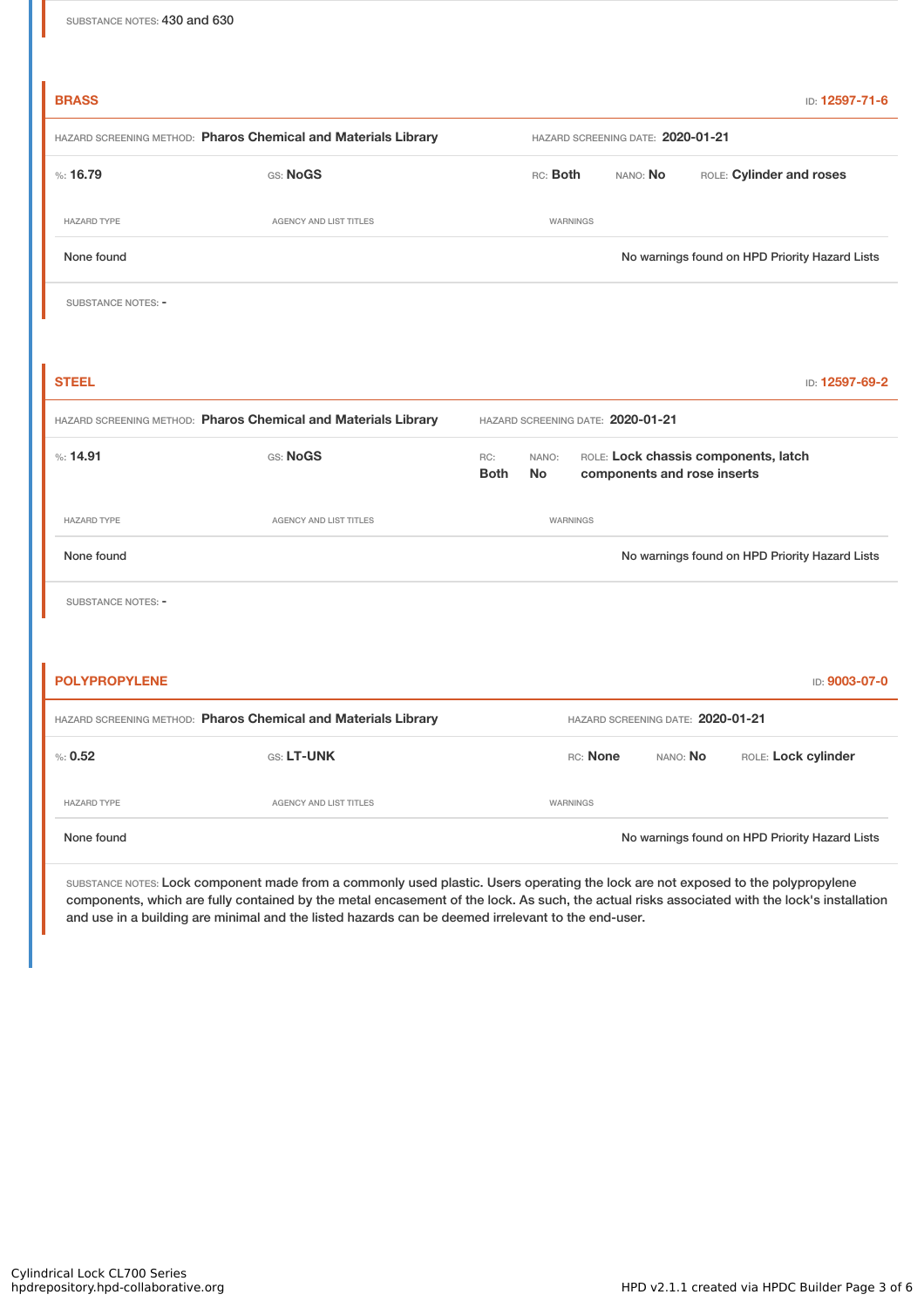This section lists applicable certification and standards compliance information for VOC emissions and VOC content. Other types of health *or environmental performance testing or certifications completed for the product may be provided.*

| <b>VOC EMISSIONS</b>                                                                                                                                                                                                                                                                   | N/A |                                                    |                                                |                                                    |                                               |  |  |
|----------------------------------------------------------------------------------------------------------------------------------------------------------------------------------------------------------------------------------------------------------------------------------------|-----|----------------------------------------------------|------------------------------------------------|----------------------------------------------------|-----------------------------------------------|--|--|
| CERTIFYING PARTY: Self-declared<br><b>ISSUE DATE: 2020-01-</b><br><b>EXPIRY DATE:</b><br>21<br>APPLICABLE FACILITIES: This HPD is for a product that<br>is NOT liquid/wet applied.<br><b>CERTIFICATE URL:</b>                                                                          |     |                                                    |                                                | CERTIFIER OR LAB: N/A                              |                                               |  |  |
| <b>CERTIFICATION AND COMPLIANCE NOTES:</b>                                                                                                                                                                                                                                             |     |                                                    |                                                |                                                    |                                               |  |  |
| <b>LCA</b>                                                                                                                                                                                                                                                                             |     | <b>Environmental Product</b><br><b>Declaration</b> |                                                |                                                    |                                               |  |  |
| CERTIFYING PARTY: Third Party<br>APPLICABLE FACILITIES: Leola, PA, USA<br><b>CERTIFICATE URL:</b><br>https://www.dormakaba.com/resource/blob/17258/6c50396b6ac3d945618a6377f3046675/epd-<br>ule-cl700-c800-series-ansi-locks-en-data.pdf<br><b>CERTIFICATION AND COMPLIANCE NOTES:</b> |     |                                                    | <b>ISSUE</b><br>DATE:<br>$2014 -$<br>$10 - 28$ | <b>EXPIRY</b><br>DATE:<br>$2019 -$<br>$10-27$      | <b>CERTIFIER OR</b><br>LAB: UL<br>Environment |  |  |
| <b>LCA</b>                                                                                                                                                                                                                                                                             |     |                                                    |                                                | <b>Environmental Product</b><br><b>Declaration</b> |                                               |  |  |
| CERTIFYING PARTY: Third Party<br>APPLICABLE FACILITIES: Leola, PA, USA<br><b>CERTIFICATE URL:</b>                                                                                                                                                                                      |     |                                                    | <b>ISSUE</b><br>DATE:<br>$2014 -$              | <b>EXPIRY</b><br>DATE:<br>$2020 -$                 | <b>CERTIFIER</b><br>OR LAB:<br>Institut       |  |  |

https://www.dormakaba.com/resource/blob/17254/f69810e4dbc652e2e9628501b379b47b/epdcl700-c800-series-ansi-locks-en-data.pdf 10-28 10-27 Bauen und Umwelt

CERTIFICATION AND COMPLIANCE NOTES:

## **Section 4: Accessories**

This section lists related products or materials that the manufacturer requires or recommends for installation (such as adhesives or fasteners), maintenance, cleaning, or operations. For information relating to the contents of these related products, refer to their *applicable Health Product Declarations, if available.*

No accessories are required for this product.

## **Section 5: General Notes**

dormakaba has resulted from the merger of the two well-established brands Dorma and Kaba, both known for their expertise in the area of smart and secure access solutions. Together we stand for more than 150 years of security and reliability. Our master brand dormakaba stands for our offering of products, solutions and services for secure

e.V. (IBU)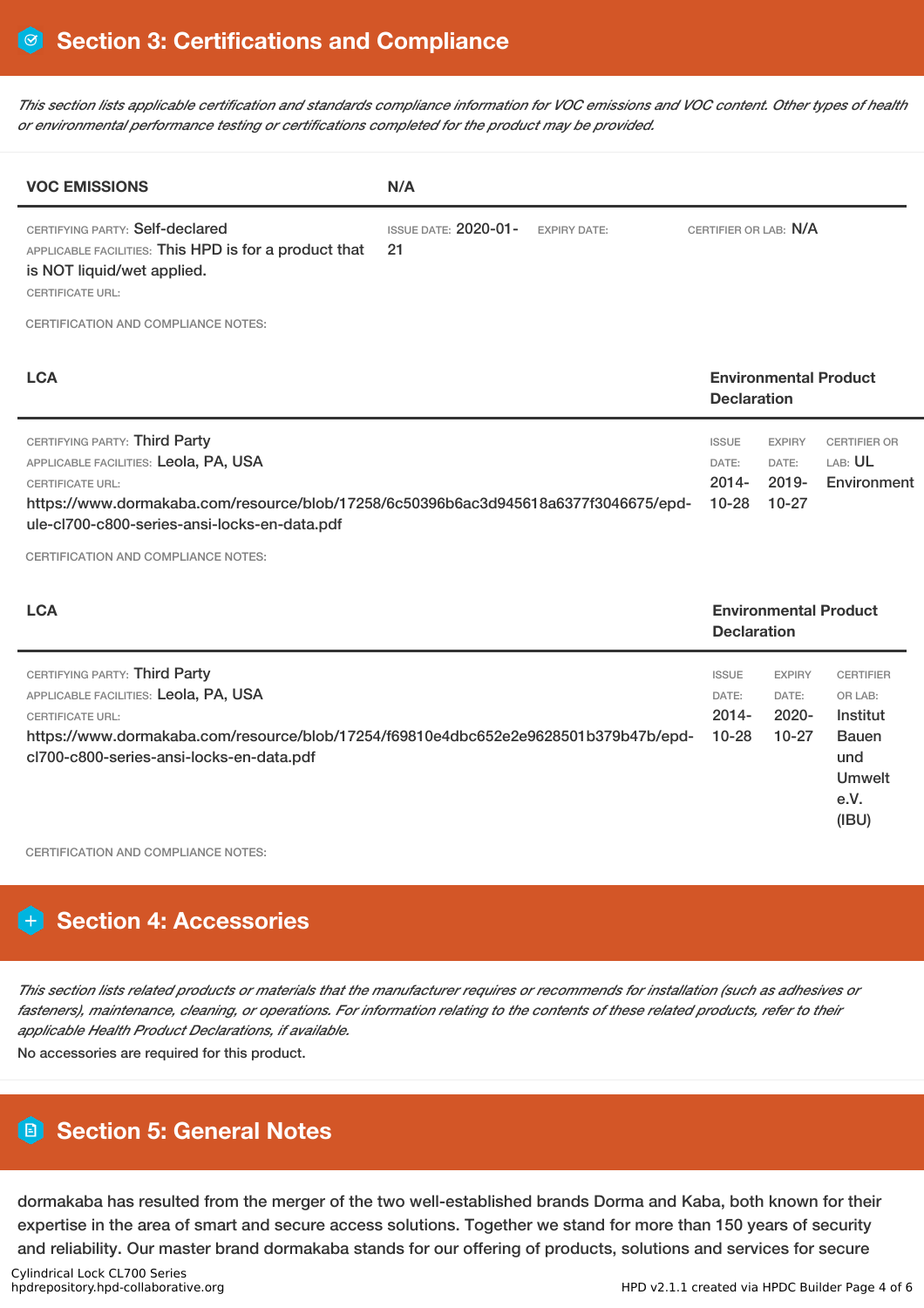access to buildings and rooms from a single source. Our global brand power supports us to become the trusted industry leader. For more information, please go to: www.dormakaba.com. The information contained in this HPD is to be used only as a voluntary information on our products. dormakaba makes no representation or warranty as to the completeness or accuracy of the information contained herein. The products and specifications set forth in this HPD are subject to change without notice and dormakaba disclaims any and all liability for such changes. The information contained herein is provided without warranties of any kind, either express or implied, and dormakaba disclaims any and all liability for typographical, printing, or production errors or changes affecting the specifications contained herein. dormakaba DISCLAIMS ALL WARRANTIES, EXPRESS OR IMPLIED, INCLUDING, BUT NOT LIMITED TO, THE IMPLIED WARRANTIES OF MERCHANTABILITY AND FITNESS FOR A PARTICULAR PURPOSE. IN NO EVENT WILL dormakaba BE LIABLE FOR ANY INCIDENTAL, INDIRECT OR CONSEQUENTIAL DAMAGES ARISING FROM THE SALE OR USE OF ANY PRODUCT. All sales of products shall be subject to dormakaba's applicable General Terms and Conditions, a copy of which will be provided by your local dormakaba organisation upon request.